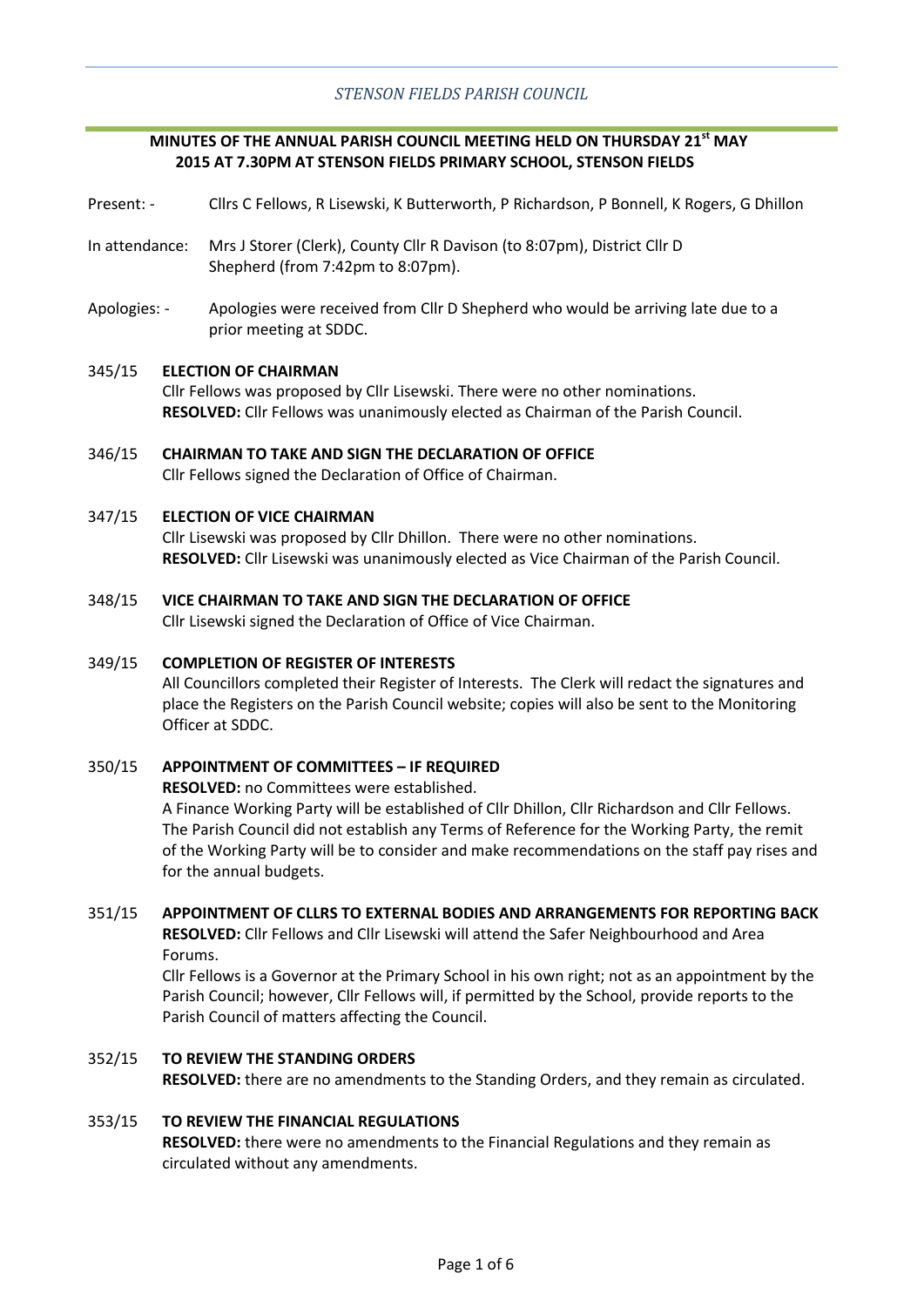### 354/15 **REVIEW OF INVENTORY OF LAND AND ASSETS INCLUDING BUILDINGS AND OFFICE EQUIPMENT.**

**RESOLVED:** To accept the inventory of assets as previously circulated by the Clerk.

### 355/15 **REVIEW AND CONFIRMATION OF ARRANGEMENTS FOR INSURANCE COVER IN RESPECT OF ALL INSURED RISKS.**

The Clerk had obtained two insurance quotes, the details of which were provided to the meeting.

**RESOLVED:** To accept the quote from Came & Company. The policy will be taken for one year and reviewed at the next Annual Parish Council meeting.

### 356/15 **REVIEW OF THE COUNCIL'S AND/OR EMPLOYEES' MEMBERSHIPS OF OTHER BODIES.**

Currently the Parish Council is only a member of DALC. None of the employees were seeking membership of any bodies.

**RESOLVED:** to continue to have membership of DALC.

#### 357/15 **REVIEW OF THE PARISH COUNCIL'S POLICIES.**

All policies of the Parish Council have been reviewed during the year from May 2014. **RESOLVED:** As the policies have been reviewed in the year, it was agreed they continue without amendment or alteration.

There being no further business, the Chairman closed the Annual Meeting of the Parish Council at 7:42pm and immediately moved to the Ordinary section of the meeting.

#### 358/15 **DECLARATIONS OF INTEREST**

No declarations of interest were made.

### 359/15 **TO GRANT ANY DISPENSATIONS RELATING TO DECLARED INTERESTS** None granted.

#### 360/15 **PUBLIC SPEAKING**

a) Police

No representative from the police were present and no report had been provided.

## b) District Councillor

Cllr Shepherd reported that at the weekend, he will meet with local residents, this follows on from the fatality at the new estate earlier in the month. It was accepted that speed was not a factor in this tragedy and other reasons exist for the sad event.

Anti social behaviour around the area of the pub continues and a meeting is to be held shortly with the Police, SDDC and the landlord, to discuss remedies to address the problem.

Cllr Shepherd had placed a Freedom of Information (FOI) request for accident information since 2012 in areas which already have a Vehicle Activation Sign (VAS). Since this date, very few VAS have been installed and Cllr Shepherd has requested further information from DCC about accidents, VAS and preventative measures.

Cllr Shepherd is to hold a meeting with the developers about the need to make progress with the proposed community centre and to seek resolution on other matters which remain outstanding by the developers, for example the installation of fencing, the lack of a gate at the balancing pond, the leaning lamppost.

Numerous complaints have been received about the re-routing of the Number 37 bus. A consultation exercise is to take place next week, carried out by Arriva, which Cllr Shepherd will attend. Cllr Bonnell reported problems with the Number 38 bus which frequently does not arrive or arrives late.

Cllr Shepherd on behalf of the Parish Council will make enquiries as to the income the bus companies receives now that two buses are required as opposed to the one bus before the re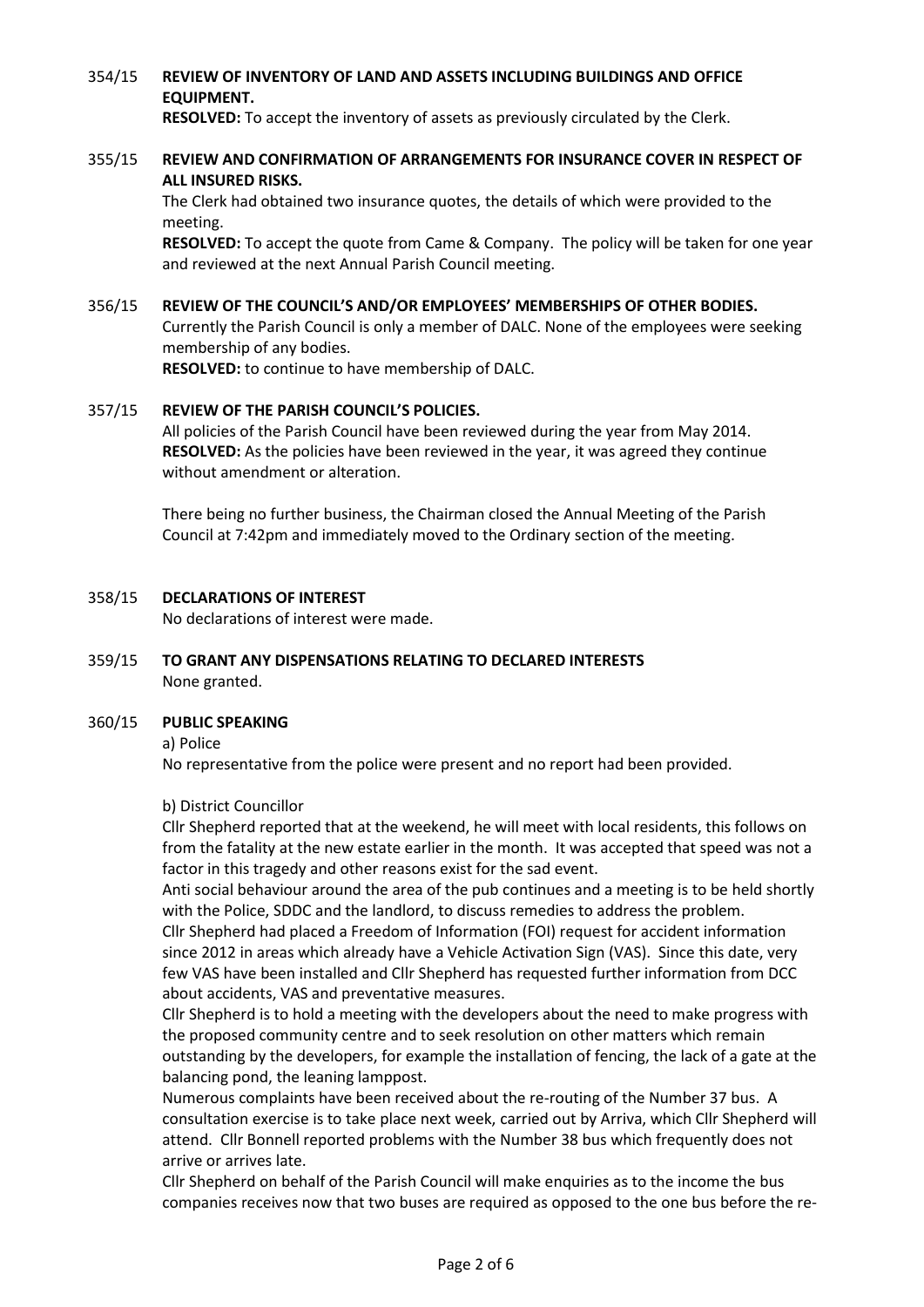routing decision was made.

# c) County Councillor

Cllr Davison read a report on the past year and on what he anticipates the future needs and requirements of the Parish, and District to be. The report was accepted and no comments were raised.

8.07pm Cllr Shepherd and Cllr Davison left the meeting.

d) Members declaring an interest No declarations were made.

#### 361/15 **TO APPROVE THE MINUTES OF THE MEETING HELD 16th APRIL 2015**

The minutes of the Ordinary Parish Council meeting held on 16.04.15; as previously circulated, were approved as a correct record and signed by the Chairman.

362/15 **TO DETERMINE WHICH ITEMS IF ANY TO BE TAKEN WITH THE PUBLIC EXCLUDED** No items were deemed necessary to be taken with the public excluded.

### 363/15 **CHAIRMAN'S ANNOUNCEMENTS**

No report was provided.

#### 364/15 **CLERK'S REPORT**

The Clerk's report had been previously circulated to all Councillors. The report was accepted without amendment.

The new website was welcomed and Cllrs expressed their pleasure at the quality of the site. A suggestion was made and accepted to include links on the website for SDDC, DCC, the Clean Team.

#### 365/15 **CORRESPONDENCE**

The following correspondence was received and accepted :-

- 1. DALC various circulars
- 2. Emails from Cllr Shepherd re Wragley Way street nameplate
- 3. Emails from Cllr Shepherd re Bus Route 37
- 4. SDDC Civic Council meeting  $28<sup>th</sup>$  May 2015 at 6.00pm
- 5. Western Power Seeking clarification as to current owner for the payment of wayleaves
- 6. Barrow upon Trent PC copying in to the request made to SDDC for an update on the proposed boundary review
- 7. Derbyshire Law Centre Offer of membership of the organisation **RESOLVED to join as a member.**
- 8. Mr S Batchelor Offering further clarification about the issuing of conditions on planning applications
	- *Cllr Shepherd has offered to pursue this matter on behalf of the Parish Council*
- 9. Enquiry made via the website about the ownership of the conifer trees at Fox Close

#### 366/15 **FINANCE**

a) The following accounts were authorised for payment:-

|      | 1890 Mrs N Cooper - website construction & Maintenance | £227.46 |
|------|--------------------------------------------------------|---------|
|      | 1891 Mr B Wood - Internal Audit                        | £44.10  |
| 1892 | Cancelled                                              |         |
|      | 1893 Mrs K Fellows - salary                            | £89.10  |
|      | 1894 Mr S Lisewski – salary & expenses                 | £140.60 |
|      | 1895 Mrs J Storer - salary                             | £223.50 |
|      | 1896 Cancelled                                         |         |

Page 3 of 6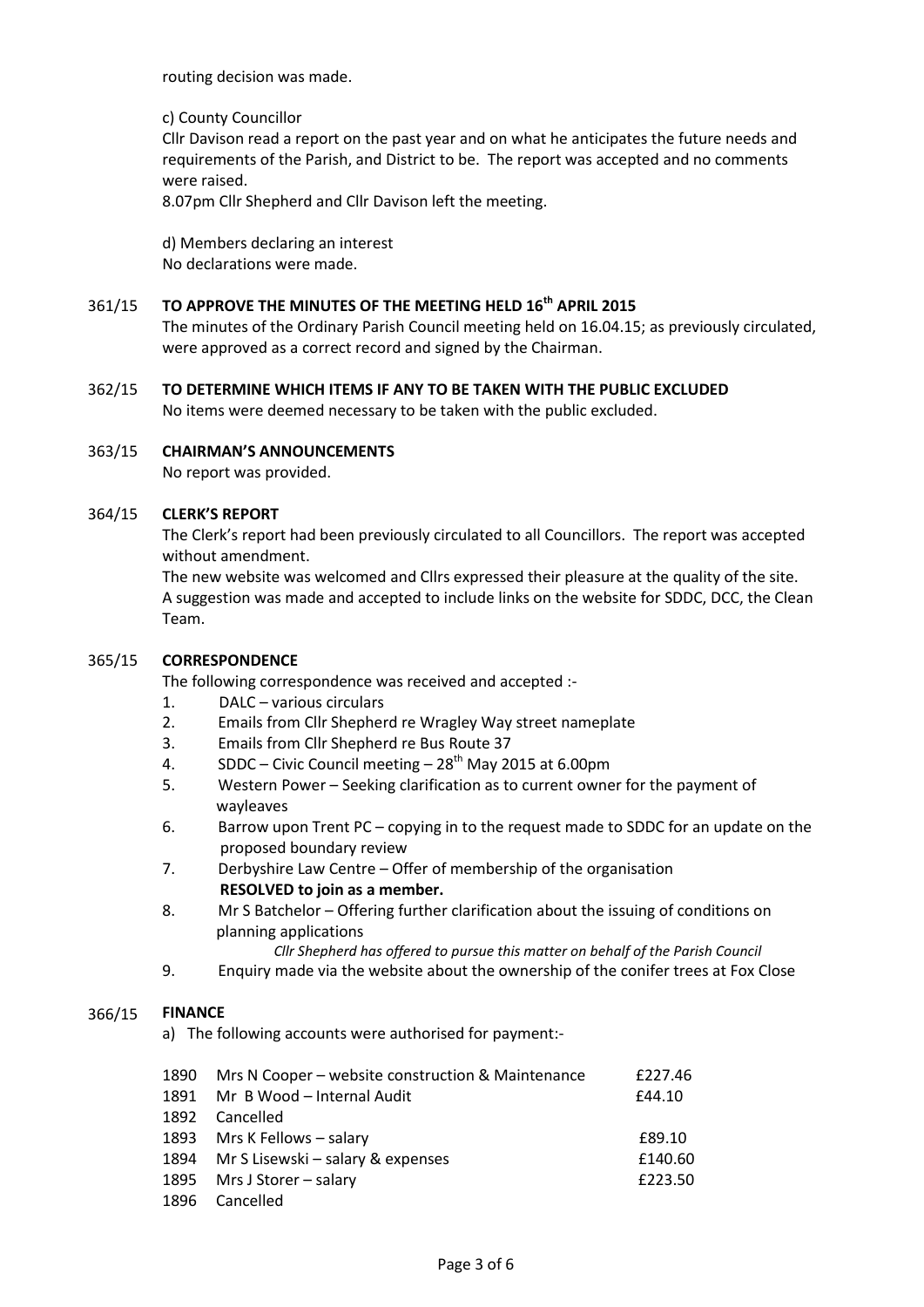| 1897 | DCC – pension deduction for May '15 | £66.00  |
|------|-------------------------------------|---------|
| 1898 | Mrs J Storer – expenses             | £14.37  |
| 1899 | Mr C Fellows – Chairman's allowance | £25.69  |
| 1900 | Came & $Co$ – insurance 2015/16     | £476.52 |
| 1901 | HMRC - May deductions               | £476.52 |

b) Review of Risk Assessments

No amendment of the risk assessments were required.

c) Insurance Renewal

This had been discussed fully in the Annual Parish Meeting and no further comments were made.

d) Waste Collection Agreement This was deferred to the next meeting.

#### 367/15 **PLANNING**

## Applications

9 2015 0329 – The proposed single storey extension at 3 Caerhays Court, Stenson Fields. NO OBJECTIONS

9 2015 0311 – The erection of an extension at 67 Beaufort Road, Stenson Fields The Council noted that the garage had been converted but no planning approval for the conversion could be located by Cllrs for this property. Discussions then took place about the restricted covenant in place which affects the whole of the Estate and the inconsistencies in planning conditions imposed by SDDC was revisited.

9 2015 0337 – The proposed conservatory at 23 Zetland Crescent, Stenson Fields NO OBJECTIONS

9 2015 0408 – The proposed single storey rear extension, with eaves of 2.3m and maximum height of 3.9m extending 3.5m from the rear wall at 1 Zetland Crescent, Stenson Fields NO OBJECTIONS

9 2015 0233 – The proposed extension and alterations at 48 Outram Way, Stenson Fields. NO OBJECTIONS

Decisions

9 2015 0085 – The erection of an extension and retention of side access gates at 1 Braemar Close, Stenson Fields GRANTED, subject to conditions

#### 368/15 **CO-OPTION OF PARISH COUNCILLOR**

As per the Clerk's report, there are four vacancies on the Parish Council, and one expression of interest has been received. Consideration was given to this expression of interest and to the candidate.

**RESOLVED to co-opt Mr Ian Baker as a Parish Councillor.**

#### 369/15 **POLICE ISSUES/ SPEED LIMITS/ ROAD SAFETY**

A street nameplate on Grampian Way has been damaged by a vehicle; this has been reported to SDDC.

Discarded drug pouches have been found again and the re-emergence of a possible drugs problem will be raised at the next Safer Neighbourhood meeting.

The potholes reported to DCC last month are still awaiting attention, along with the road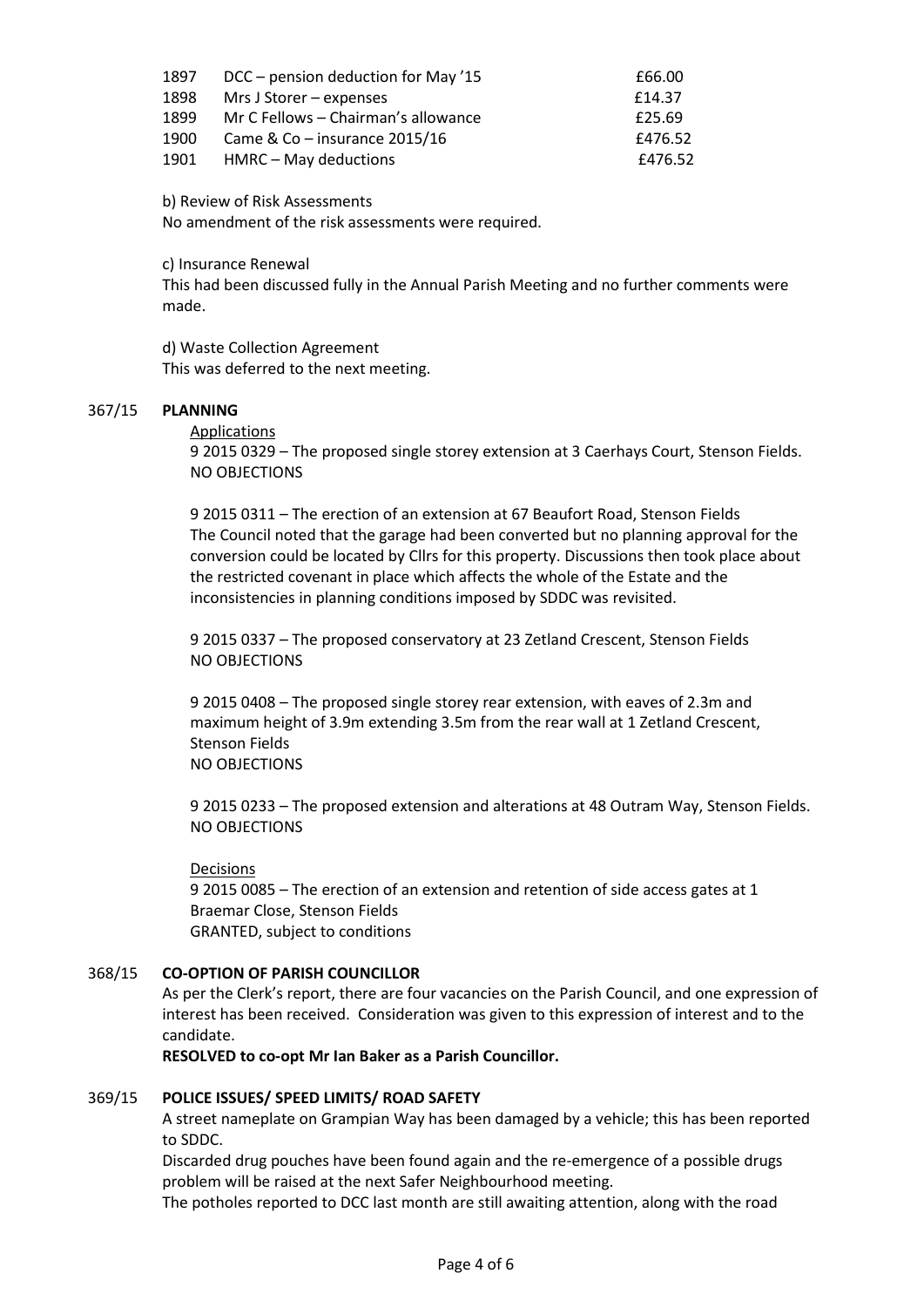marking at Glencroft Drive.

The meeting discussed the continuing speeding problem on Grampian Way and the need for a pedestrian crossing. Cllr Shepherd reported earlier in the meeting that he is meeting with residents about a number of matters and he will be requested to feedback to the Parish Council the concerns of the residents which may assist in the efforts to change the speed limit.

#### 370/15 **SAXONGATE**

No further discussions took place.

## 371/15 **PROPOSED COMMUNITY CENTRE UPDATE AND TO CONSIDER WHETHER THE PARISH COUNCIL WILL AGREE TO TAKE ON THE MANAGEMENT OF THE COMMUNITY CENTRE.**

Further to Ian Hey's attendance at the last Parish Council meeting, Ian Hey has enquired if the Parish Council will agree to manage the Community Centre as this will provide the Developers with a recognised body to hold discussions with. Cllr Dhillon provided arguments for the Parish Council to take on the management of the Centre, whilst Cllr Lisewski agrued against the proposal.

The Parish Council agreed that there was no desire to take on or to set up the Community Centre but the Parish Council will be willing to nominate a representative from the Parish Council to be on the management group. The Parish Council is willing to await the results of the meeting which Cllr Shepherd is to hold with the Developers before any final decision is made.

#### 372/15 **LENGTHSMAN SCHEME**

No matters were raised.

#### 373/15 **TO CONSIDER WHETHER TO UNDERTAKE A NEIGHBOURHOOD DEVELOPMENT PLAN (NDP)**

Cllr Lisewski provided some information from the internet of NDPs which have been completed and of others that have failed to be completed.

**RESOLVED** to defer the decision as to whether to undertake a NDP until the Local Plan is agreed and the boundary review is clarified.

#### 374/15 **ENVIRONMENT**

- a) The grass cutting by SDDC has started; the quality of the cuts is considered to be poor. The Clerk will report this to SDDC.
- b) There are three missing bollards on the Asda Link path, with other bollards missing on Portman Chase. The Clerk will report these to SDDC.

#### 375/15 **BOUNDARY CHANGE**

A meeting is to be arranged with SDDC and both Parish Councils for early June. Cllrs Fellows and Lisweski and the Clerk will attend this meeting and report back to the full Parish Council in June.

#### 376/15 **CONSULTATIONS**

No consultations have been received.

## **PRESS RELEASES**

377/15 No press releases will be made.

## **ITEMS FOR INFORMATION**

378/15 No information was exchanged.